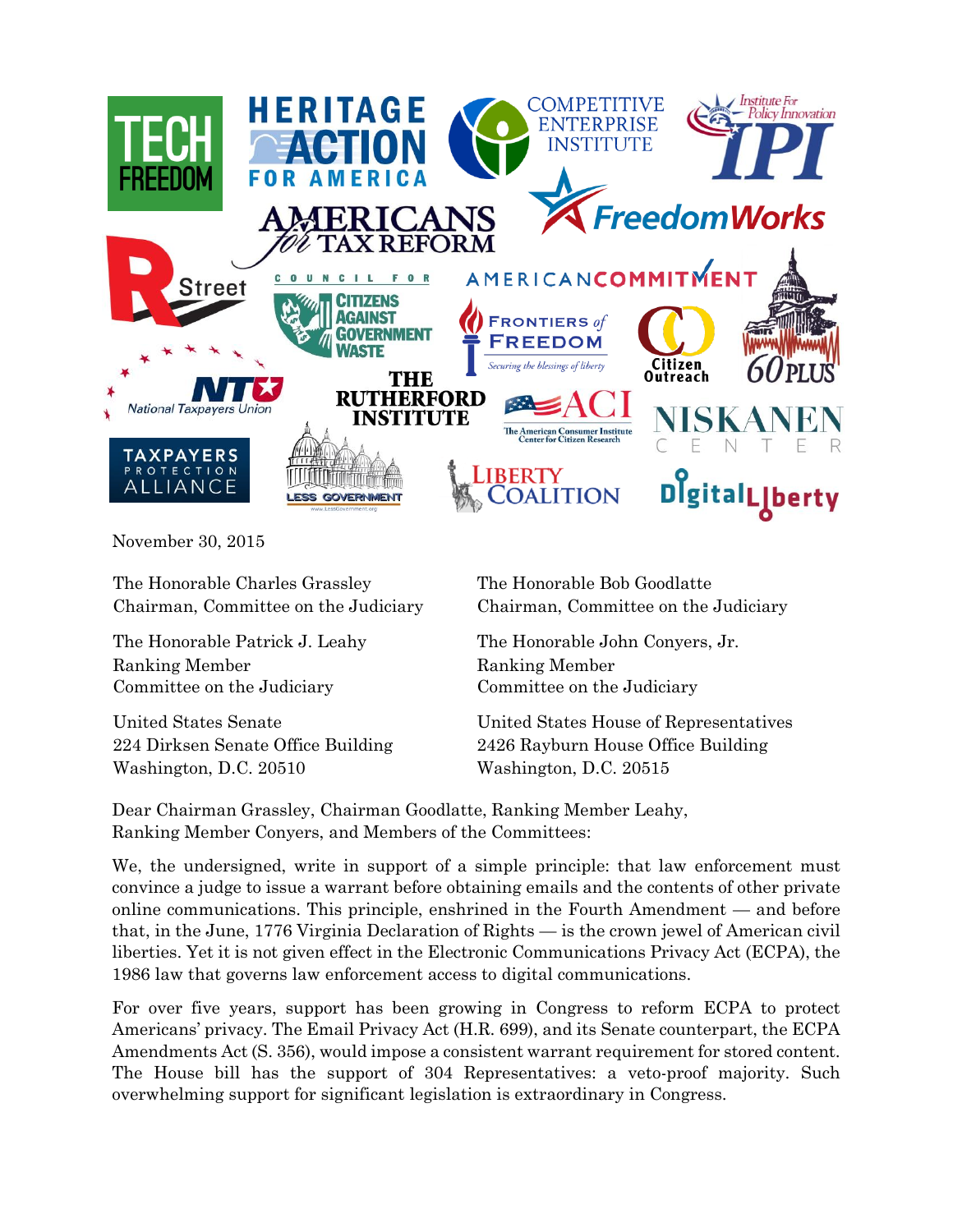Yet efforts to update the woefully outdated ECPA have stalled due to the stubborn insistence from some regulators that they should be exempt from a warrant requirement. They want to be able to compel a third party that hosts an investigative target's content (e.g., a cloud email provider) to disclose it *without* a warrant based upon a showing of probable cause. This would allow a wide range of regulatory agencies — including the IRS, EPA, SEC, FTC and an endless number of state agencies — to obtain sensitive personal information unrelated to an investigation and protected by privilege since service providers are in no position to assess the relevance of the materials requested or assert privilege (as targets generally do). This could include, for example, personal emails sent on work email addresses. This burden would fall most heavily on the owners and employees of small businesses, who are far more likely to rely on cloud email services (while large companies often host their own email). It is difficult to imagine how Congressional Republicans could consider granting such new power to regulators, given the vast (and increasing) overreach of the regulatory state.

Regardless, there is no need for such a carve-out. Administrative agencies can already serve a subpoena, enforceable in court, and demand production of relevant materials. The courts have regularly compelled individuals and companies to disclose their data and imposed sanctions those who don't comply.

Instead of allowing regulatory agencies to compel email and other cloud service providers to produce private data without a warrant, Congress should codify the trend of courts confronted with such situations: that the *targets* of regulatory investigations themselves remain subject to administrative subpoenas — and if they refuse to comply, they will be subject to appropriate sanctions.<sup>1</sup> This, in turn, will encourage targets' compliance with legitimate requests.

In addition, some law enforcement agencies are calling for an "emergency situation" exception amendment to force service providers to disclose the contents of communications — again, without a warrant. Current law already permits a provider to disclose the contents of a communication or customer records when the provider has a "good faith" belief that disclosure is necessary to avoid the death or serious physical injury of any person.<sup>2</sup> Law enforcement requests the content of communications only sparingly, and providers already comply overwhelmingly.<sup>3</sup>

This exception was written at a time (1986) when courts were frequently unavailable. But today, Article III judges are available around the clock to issue warrants, if only by telephone. So there is no need to bypass the courts. Law enforcement simply has not shown that there

 1. *See, e.g.*, Mintz v. Mark Bartelstein & Assocs., 885 F. Supp. 2d 987, 994 (C.D. Cal. 2012) ("Defendants may request documents reflecting the content of Plaintiff's relevant text messages, consistent with the [Stored Communications Act], by serving a request for production of documents on Plaintiff pursuant to Rule 34. … Of course, Plaintiff may raise privacy or other objections to any Rule 34 document request … ."); O'Grady v. Superior Court (Apple Computer, Inc.), 44 Cal. Rptr. 3d 72, 88 (2006) ("Where a party to the communication is also a party to the litigation, it would seem within the power of a court to require his consent to disclosure on pain of discovery sanctions.").

<sup>2.</sup> 18 U.S.C. § 2702(b)(8), (c)(4).

<sup>3.</sup> In the second half of 2014, for instance, Google received 171 emergency data requests and produced data in 80% of those cases. These emergency requests made up about 1.7% of the total requests Google reported in its latest transparency report, which is available at [http://www.google.com/transparencyreport/](http://www.google.com/transparencyreport/userdatarequests/US/) [userdatarequests/US/.](http://www.google.com/transparencyreport/userdatarequests/US/) Verizon reported receiving 26,237 during the same period, the overwhelming majority of which were for user records and not message content.